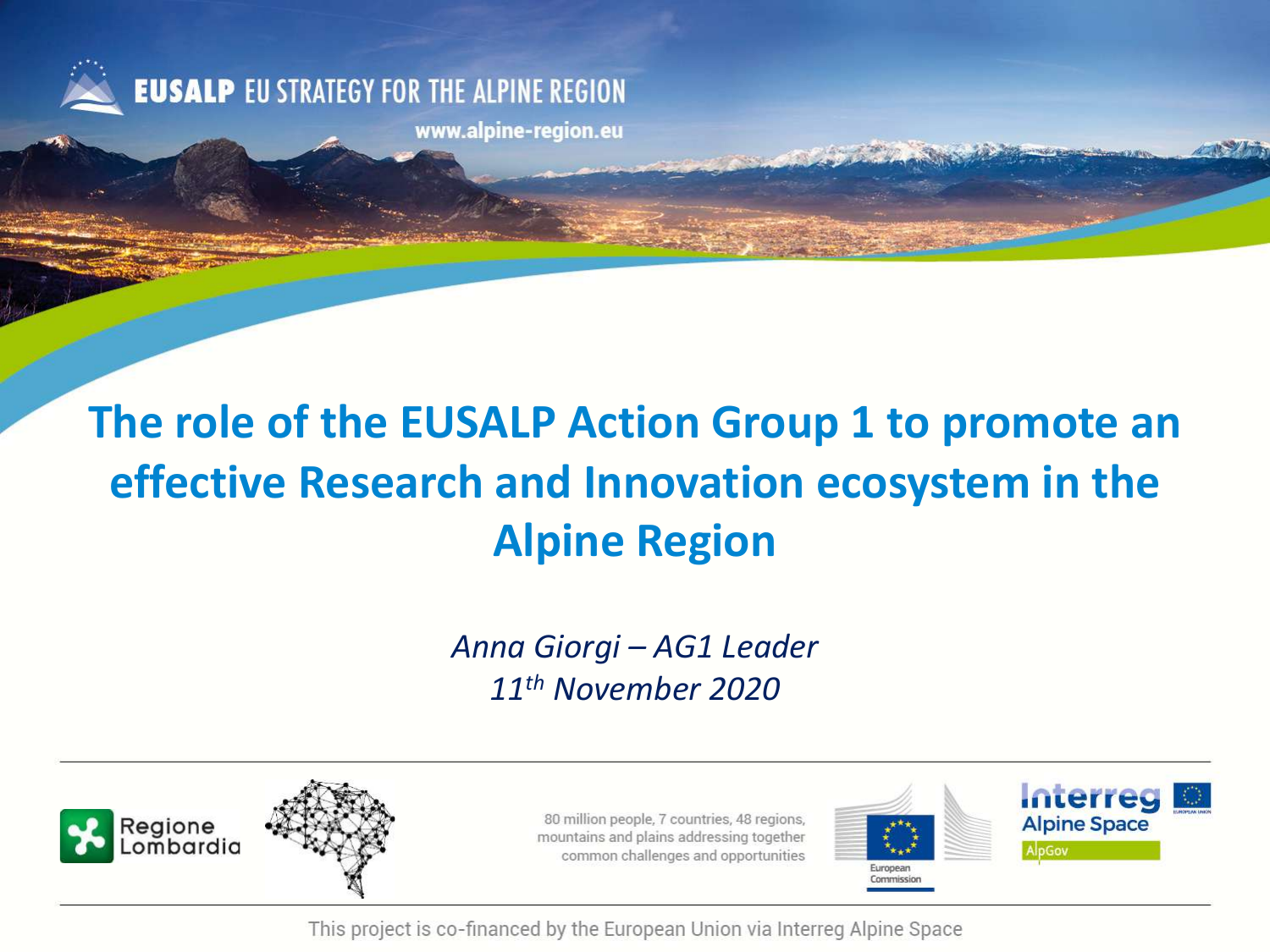

## **ACTION GROUP 1**  *To develop an effective research and innovation ecosystem*

- 1st THEMATIC POLICY AREA: *«Economic Growth and Innovation»*
- REGION: **Lombardy**
- LEADER: **Anna Giorgi (Lombardy Region)**
- MEMBERS: **20 from 6 EUSALP countries** (IT, SI, AT, DE, CH, FR)
- OBSERVERS: **EU Commission, ISCAR, JRC, ANCI, Joint Secretariat Interreg Alpine Space, Lake Constance International University**



80 million people, 7 countries, 48 regions, mountains and plains addressing together common challenges and opportunities

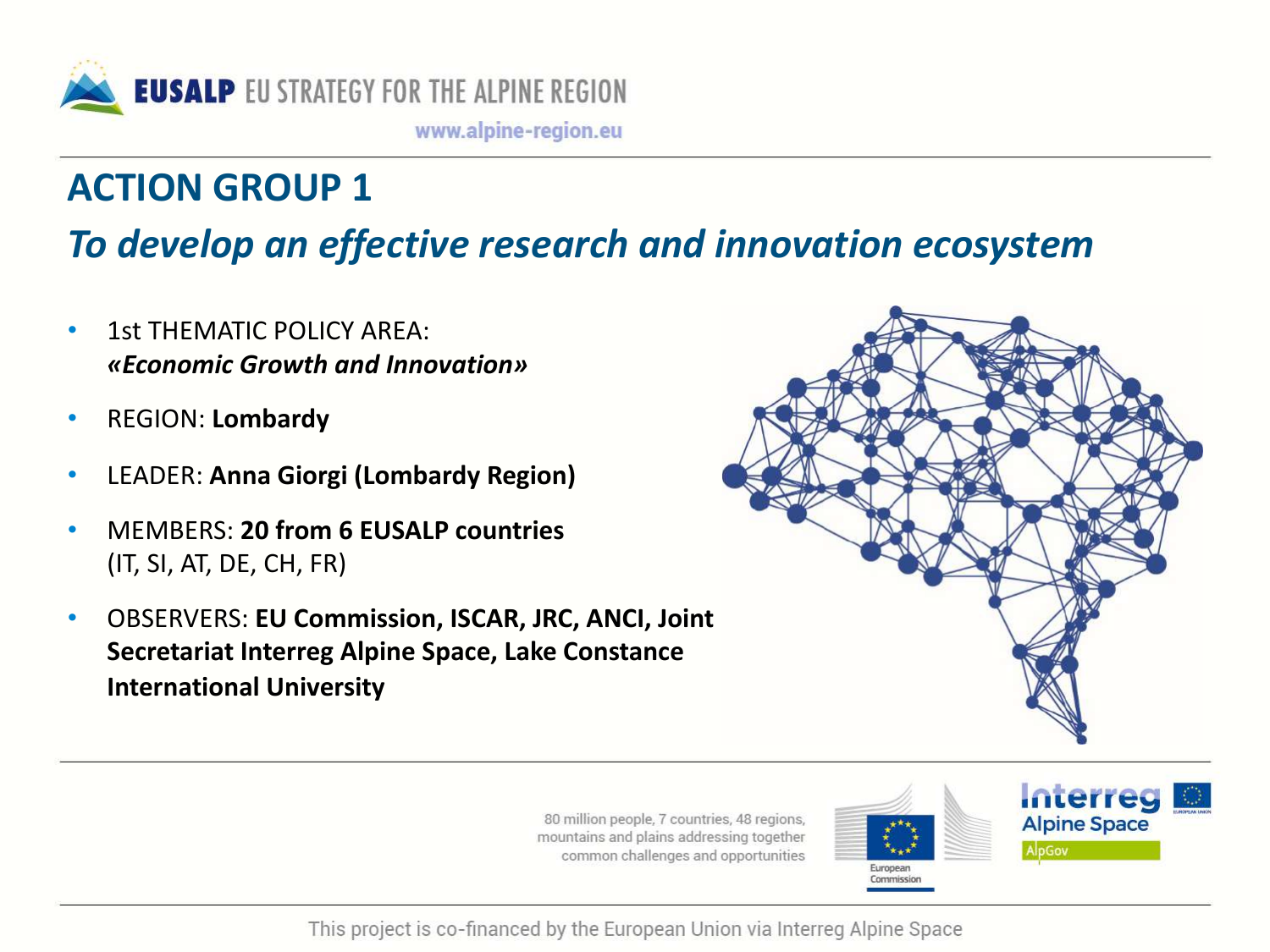

**ACTION GROUP 1**  *To develop an effective research & innovation ecosystem* 



www.alpine-region.eu

#### **Action Group 1 Members** – 20 members, 6 states

**Anna Giorgi -** Action Group 1 Leader Lombardy Region, IT

**Umberto Bondi** USI University of Italian Switzerland, CH

**Roberta Bottarin** EURAC Delegate for the Italian Ministry for Environment, IT

**Heribert Buchbauer** Federal Ministry of Science, Research and Economy, AT

**Marco Bussone** UNCEM National Union of Mountain Towns and Communities, IT

**Anke Evertz**  Bavarian Ministry of Economic Affairs and Media, Energy and Technology, DE

**Martina Hartl** Federal Ministry of Science, Research and Economy, AT

**Philippe Bordeau** Laboratory of Excellence for Innovation and Mountain Territories, FR

**Susanne Hockling** Ministry of Science, Research and the Arts of the State of Baden-Württemberg, DE

**Walter Mayrhofer**

FTI Burgenland GmbH, AT

**Leonida Miglio** EUPOLIS Lombardy Region, IT

**Ludovico Monforte** UNIONCAMERE, Lombardy Region, IT

**Vincenzina Cristofaro** University, Research and Open Innovation-Lombardy Region, IT

**Michael Keller**

HES-SO Fribourg , CH

**Manuela Romagnoli** Ministry of Agriculture and Forestry (MIPAAFT), IT

**Fabrizio Rovatti** Friuli Venezia Giulia Autonomous Region, IT

**Margherita Russo** Italian Ministry for Education, Research and University, IT

**Tina Ušaj**

Ministry of Education, Science and Sport, SI

**Petra Žagar** Ministry of Education, Science and Sport, SI

**Dino Zardi** Autonomous Province of Trento, IT

#### **Ivan Boesso**

Veneto Innovazione, Regione Veneto, IT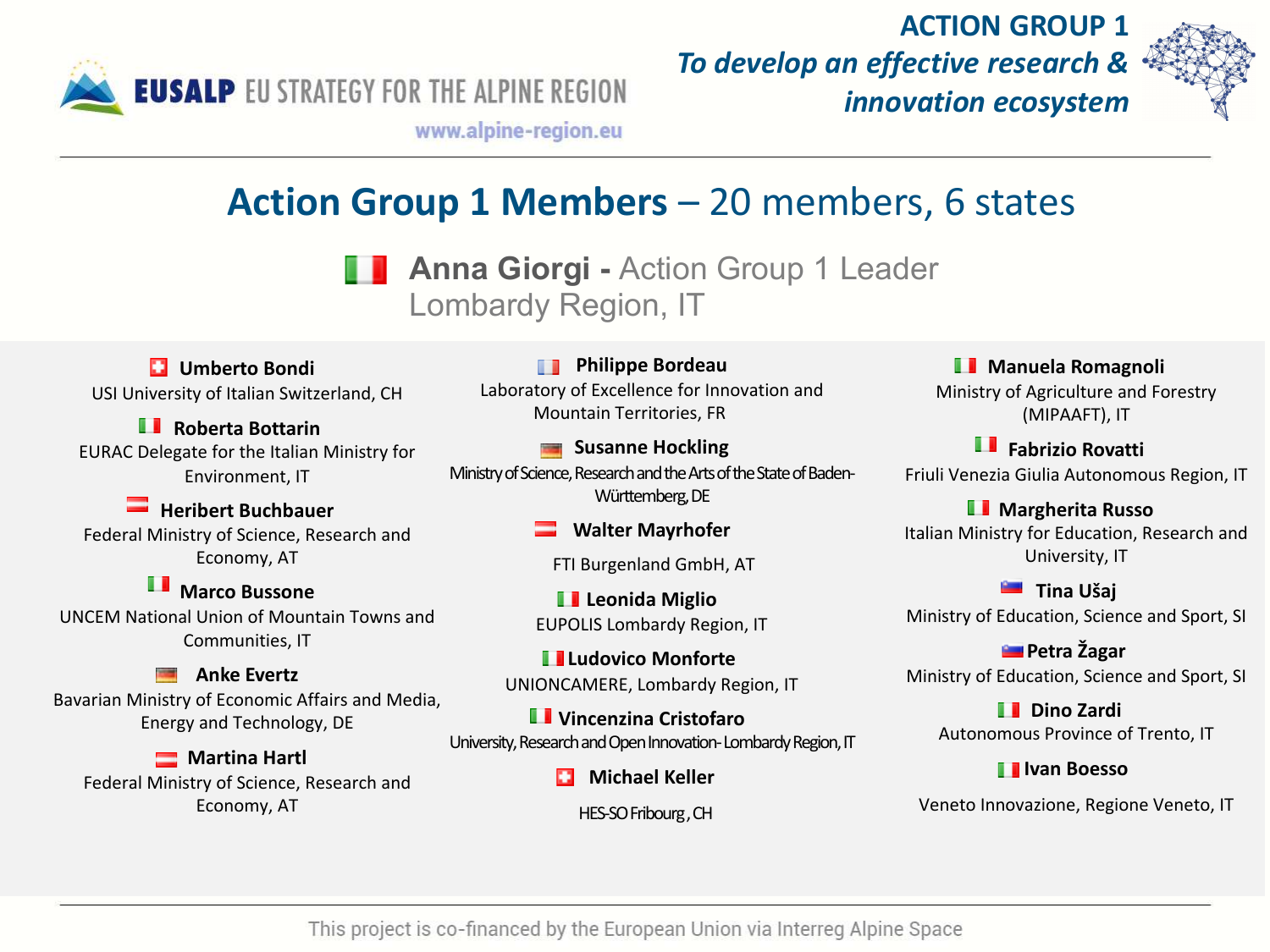

**ACTION GROUP 1**  *To develop an effective research & innovation ecosystem* 



www.alpine-region.eu

#### **Action Group 1 Observers**



80 million people, 7 countries, 48 regions, mountains and plains addressing together common challenges and opportunities



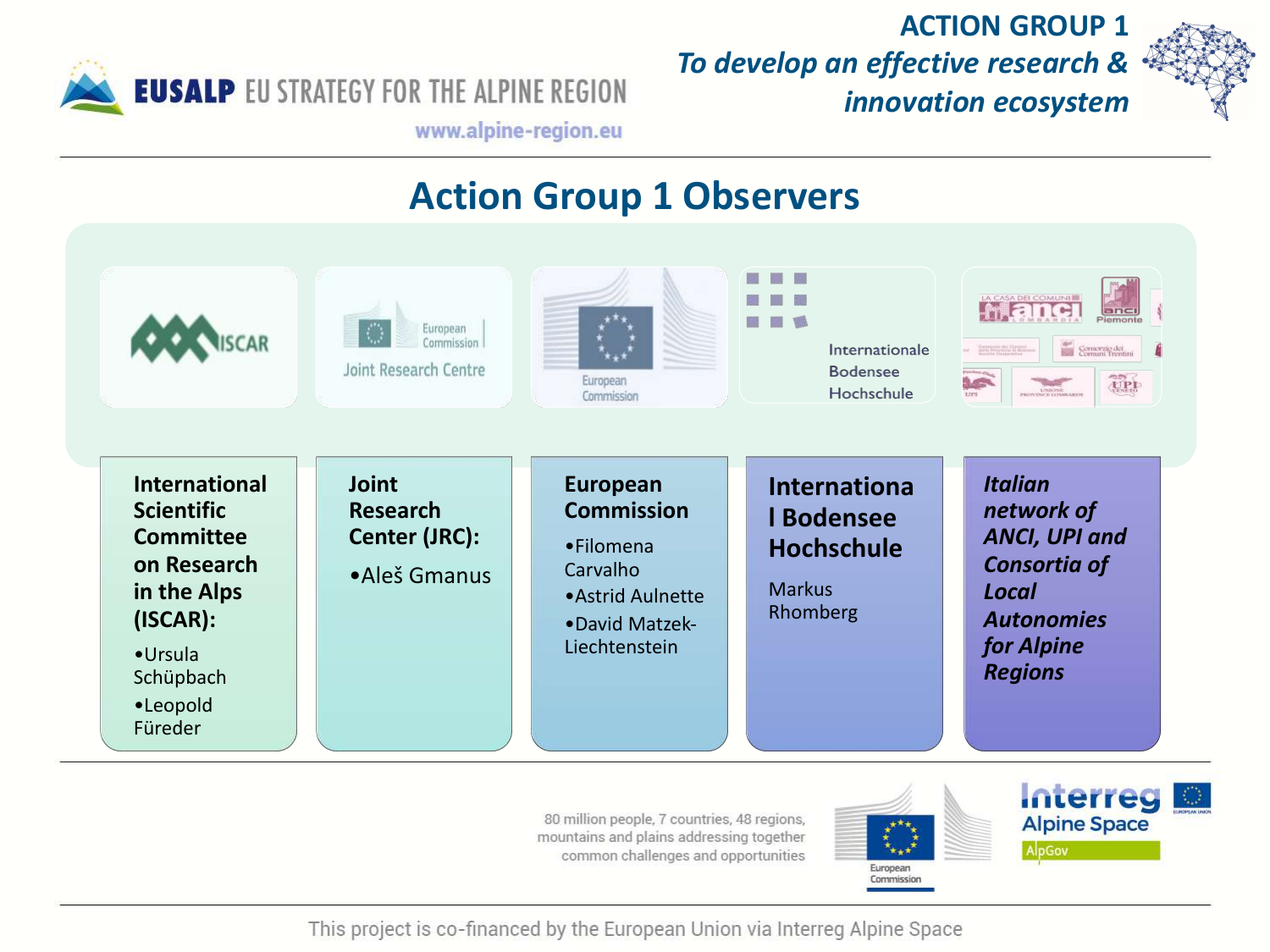

### **ACTION GROUP 1: MISSION**

Based on one of the main drivers of the Europe 2020 agenda which aims at creating jobs and growth, AG1 focuses on **the development of an effective innovation ecosystem in the Alpine Region.** 

AG1 aims to increase Alpine Region attractiveness for public and private investment in Research and Innovation activities **to promote sustainable economic growth and social prosperity all over the region**.

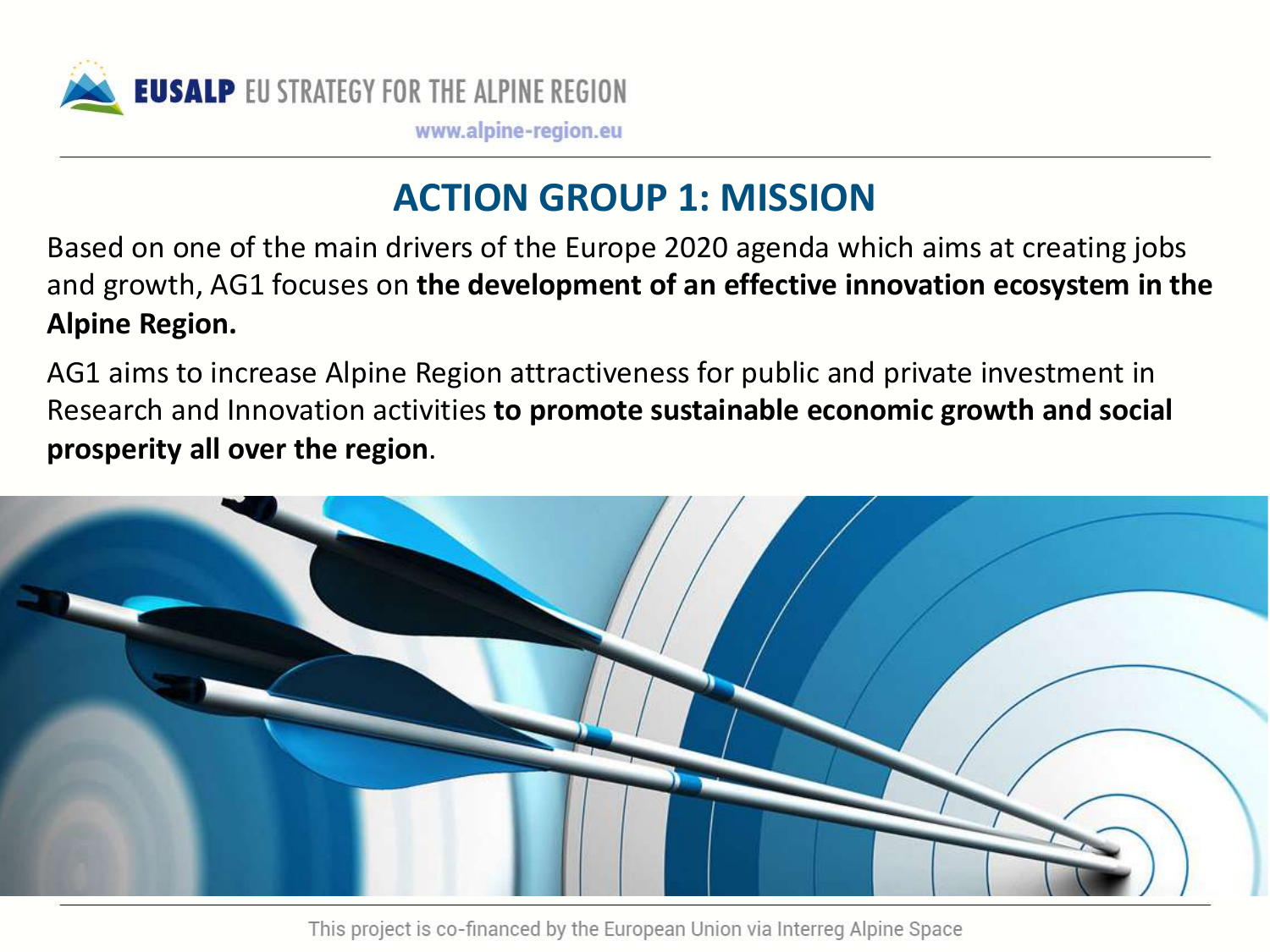

### **ACTION GROUP 1: MISSION**



- Ø **Fostering the dialogue among the triple helix actors** (Public Authorities, Business Sector, Academia);
- Ø **Fast tracking R&I topics of relevance for the next EU Programming period** in line with the EU Green Deal (e.g. sustainable development, ecological transition, digitalisation and just transition)

80 million people, 7 countries, 48 regions, mountains and plains addressing together common challenges and opportunities

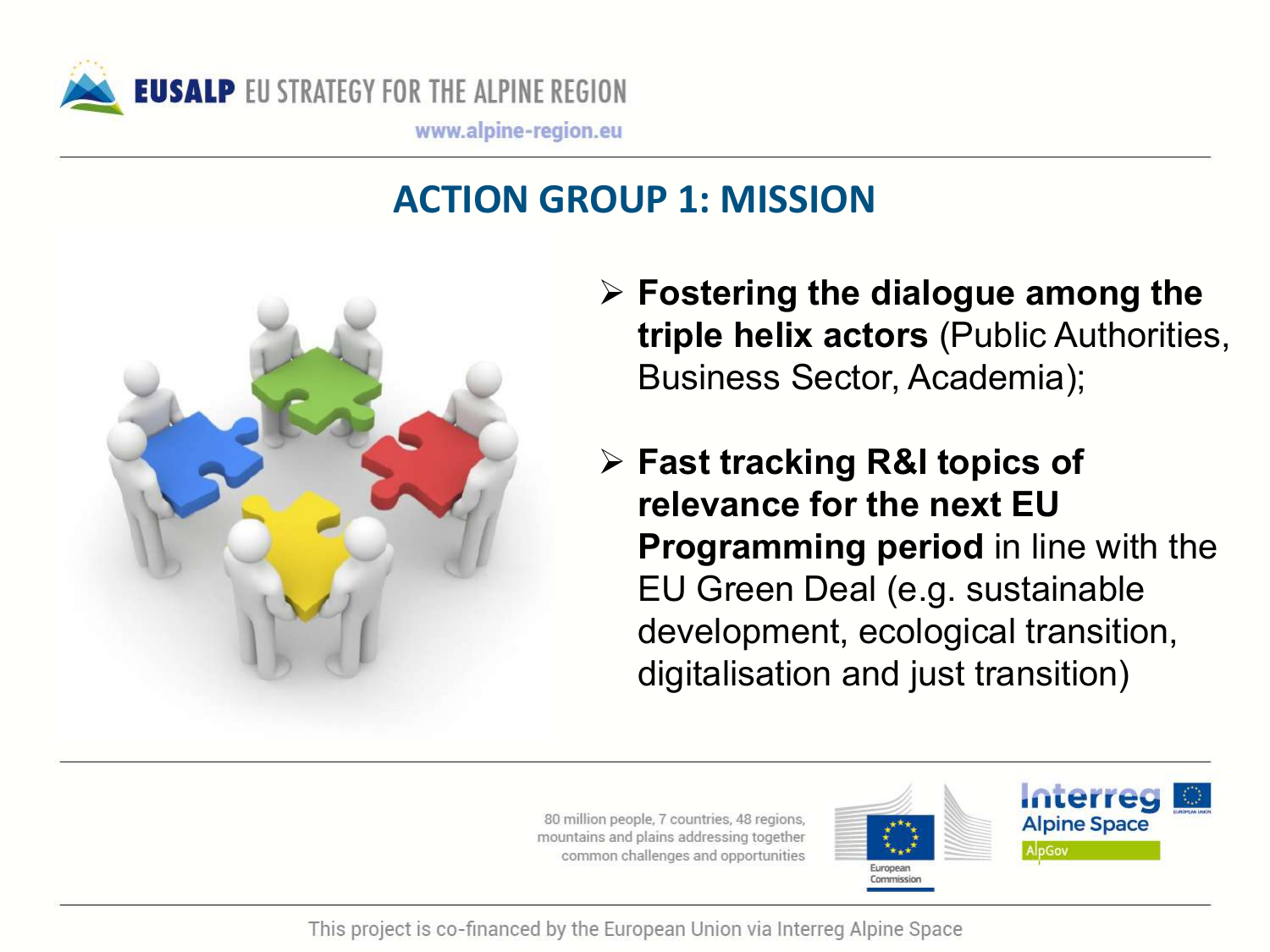



### **ACTION GROUP 1: Rationale**



80 million people, 7 countries, 48 regions, mountains and plains addressing together common challenges and opportunities

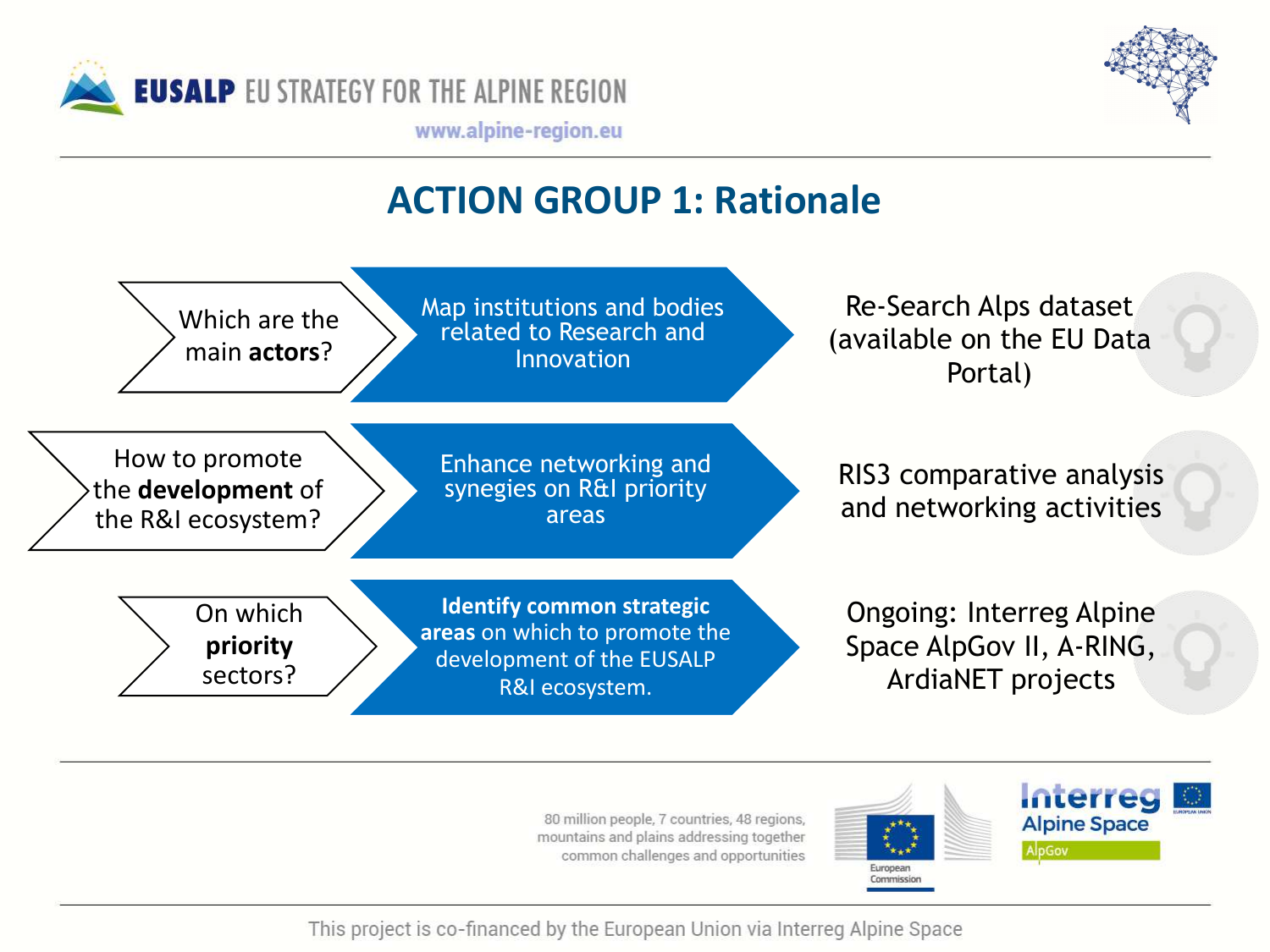

#### **ACTION GROUP 1: Current actions and Projects to promote R&I**



#### **ALPGOV II**

Implementing Alpine Governance Mechanism of the EU Strategy for the Alpine Region

- **Interreg Alpine Space Project (Priority 4 - Well-Governed Alpine Space)** 
	- Project duration: 30 months
	- Start date: January 2020
	- Closure date: June 2022



#### **A-RING**

Alpine Research and Innovation Capacity Governance

- **Interreg Alpine Space Project (Priority 4 – Well-Governed Alpine Space)**
	- Project duration: 30 months
	- Start date: October 2019
	- Closure date: March 2022

80 million people, 7 countries, 48 regions, mountains and plains addressing together common challenges and opportunities

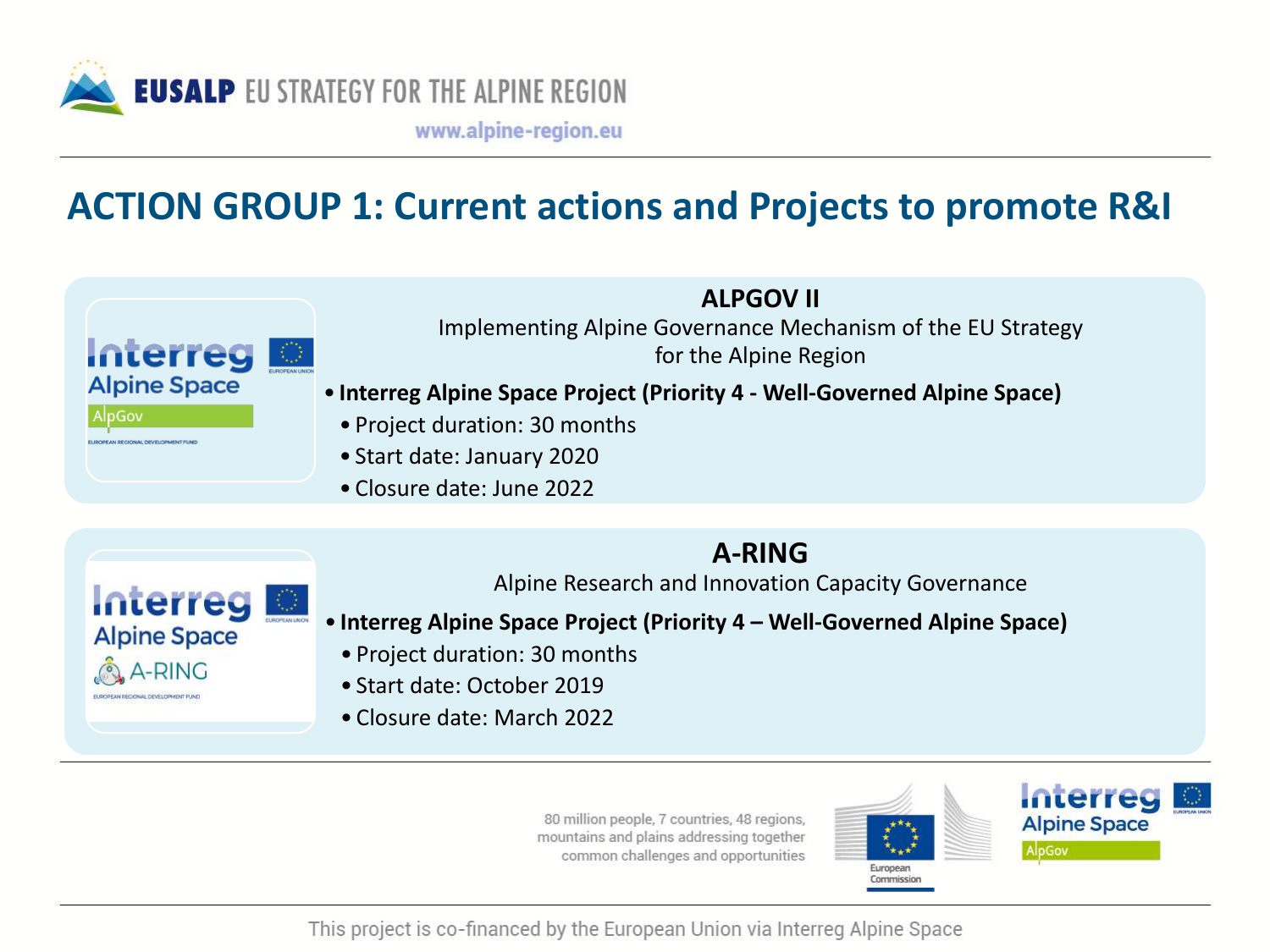

#### **ACTION GROUP 1: AlpGov II**

The 9 Action Groups have defined **5 strategic priority areas in line with the next EU Programming Period** on which to focus on for the next two years. The Action Group 1 is contributing to three out of the five defined priorities.

| Innovation Hub for<br><b>Green Business Models</b><br>(Green and digital<br>industry, Tourism) |                                               | <b>Smart Villages (and</b><br>digitalisation) |  |                                                                   | <b>EUSALP Innovation</b><br><b>Facility</b> |  |
|------------------------------------------------------------------------------------------------|-----------------------------------------------|-----------------------------------------------|--|-------------------------------------------------------------------|---------------------------------------------|--|
|                                                                                                | <b>Carbon Neutral Alpine</b><br><b>Region</b> |                                               |  | <b>Spatial Planning for a</b><br>Joint Territorial<br>Perspective |                                             |  |

80 million people, 7 countries, 48 regions, mountains and plains addressing together common challenges and opportunities

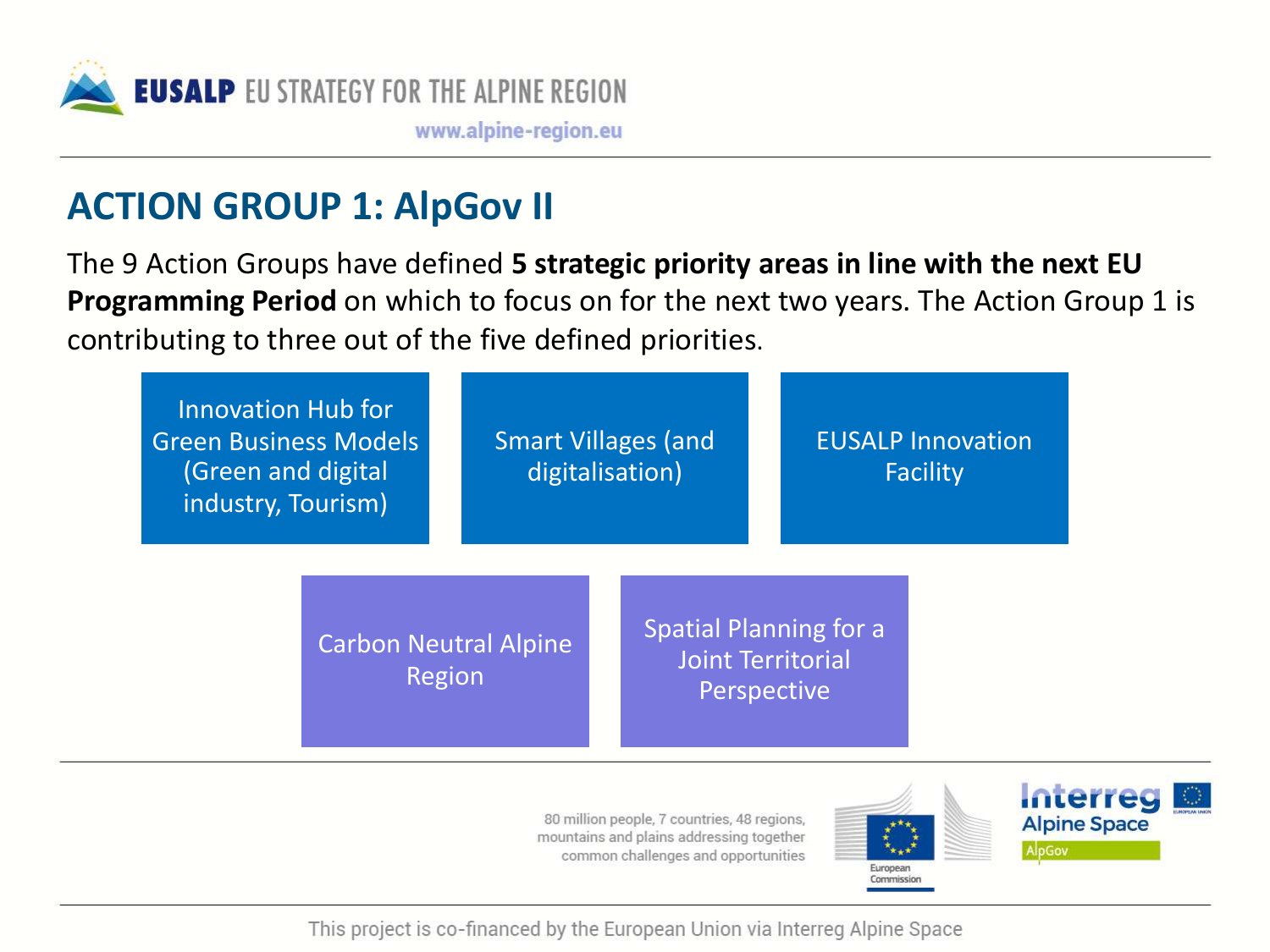

## **ACTION GROUP 1 contribution to «Innovation Hub for Green Business Models»**



- $\triangleright$  AGs led by AG2 agreed to focus on 3 main topics, all of them transversal and intertwined with the abovementioned issues:
	- ❖ Wood and timber value chains
	- $\mathbf{\hat{v}}$  Tourism
	- **❖ Production and supply chain sustainability & resilience**

80 million people, 7 countries, 48 regions, mountains and plains addressing together common challenges and opportunities

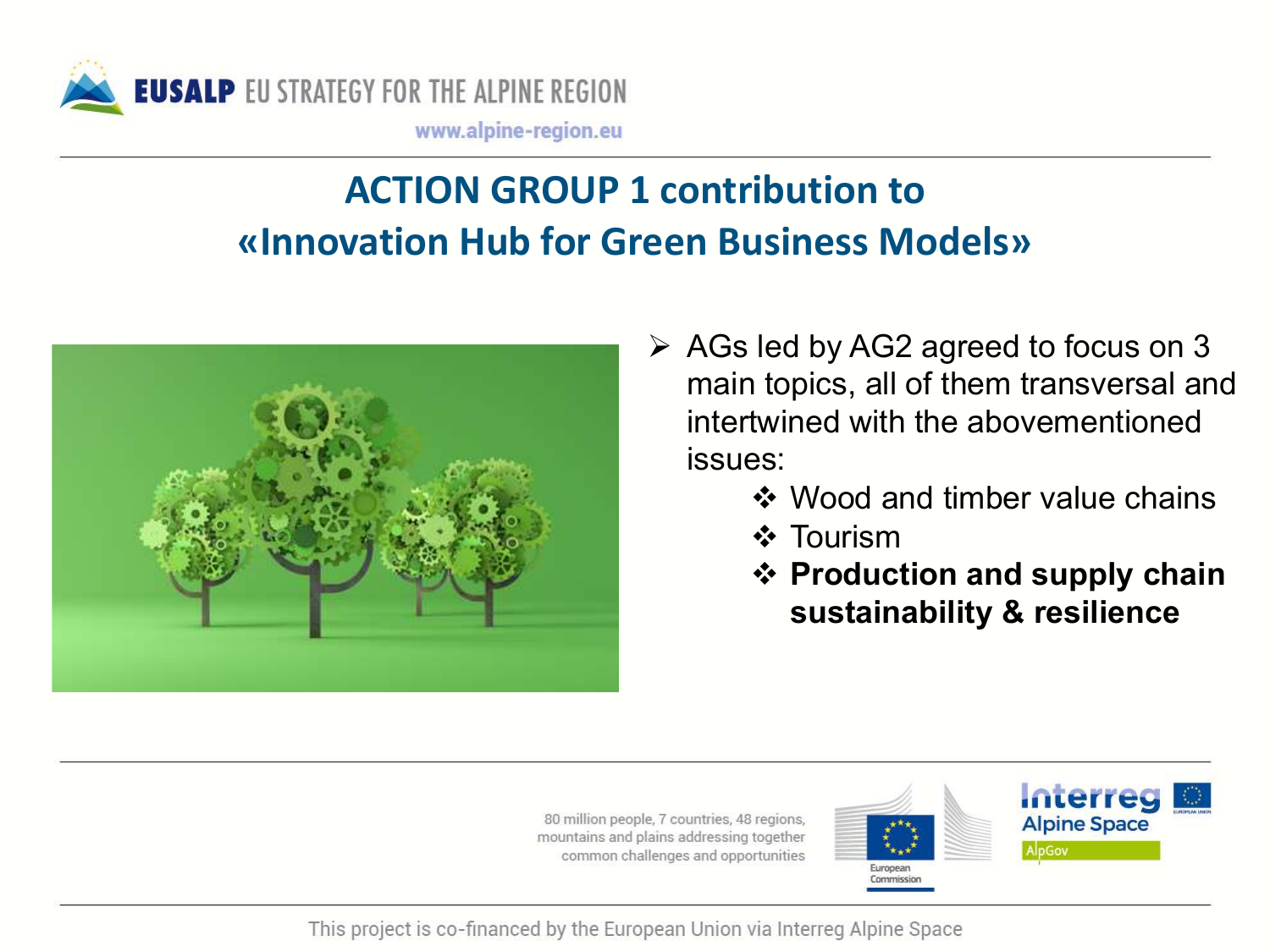

#### **ACTION GROUP 1: A-RING**

werza e Luddan

The project aims at establishing the basis for an effective and permanent transnational cooperation among different levels and actors, to develop shared R&I policies for the Alpine Regions.

The project involves **11 partners from 6 EUSALP Countries** promoting the connection among the triple-helix actors on AR relevant topics:

- Ø **3 Public Authorities (Slovenia, Italy, Austria)**;
- Ø **6 Universities (Italy, Austria, Germany, Switzerland, Slovenia)**;
- Ø **2 Industry representatives (Italy, France)**

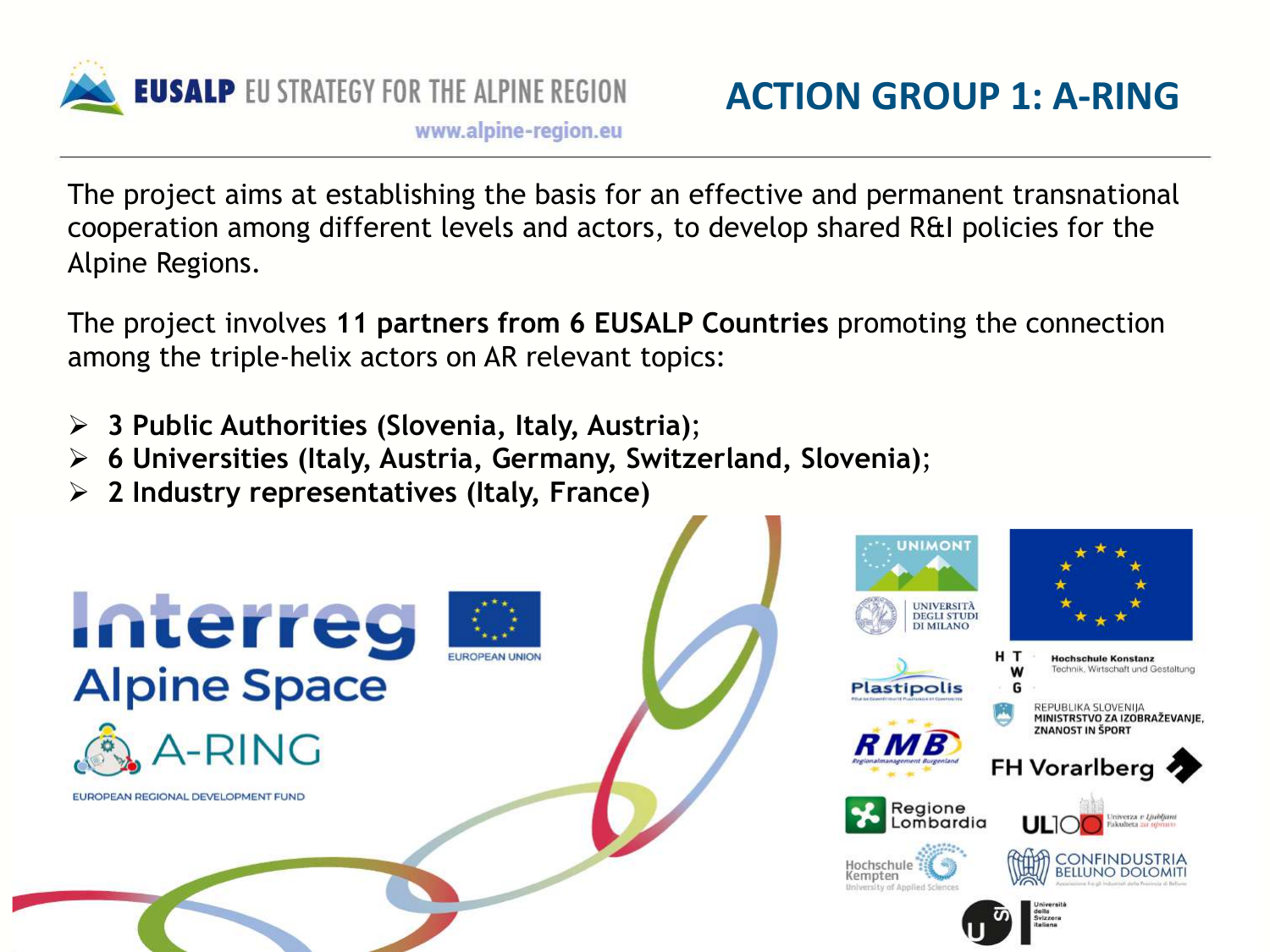

#### **Mapping priorities in the Research and Innovation field**

Within AlpGov, AG1 has analysed **the main patterns and characteristics in RIS3 priorities in the EUSALP area.**

Common priority areas:

- Ø **"Bio economy,** Blue Economy **& Energy**",
- Ø "**Energy Production**, Efficiency & **Sustainability**",
	- Ø " **Logistic and Manufacturing** "



**The interactive tool is now available**  <http://bit.do/RImapping>

80 million people, 7 countries, 48 regions, mountains and plains addressing together common challenges and opportunities

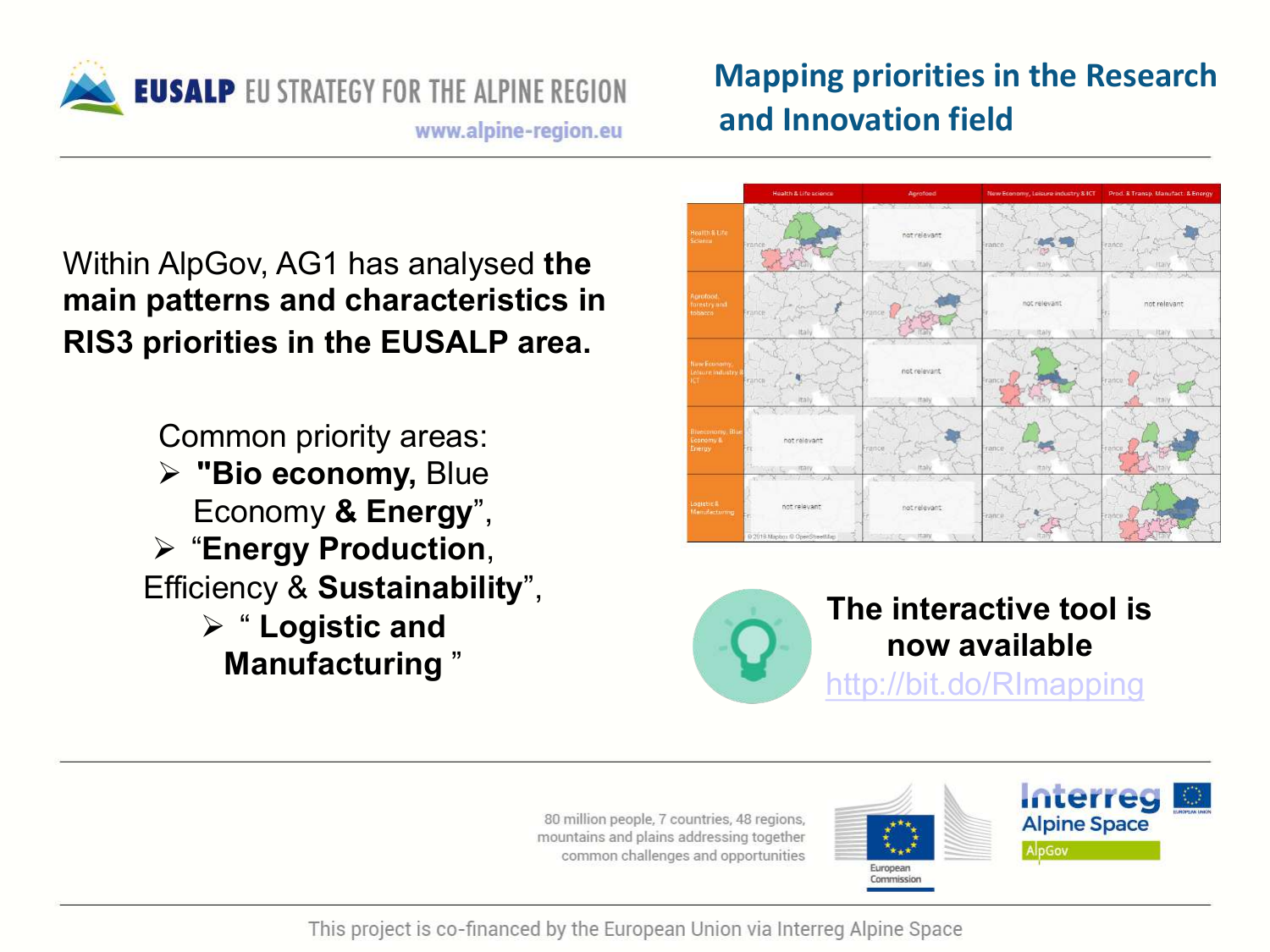

A-RING collected **92 answers from public authority (**20% at national level, 63% at regional, and 17% at local level) regarding **future S3 priorities (2021-27)**.



80 million people, 7 countries, 48 regions, mountains and plains addressing together common challenges and opportunities

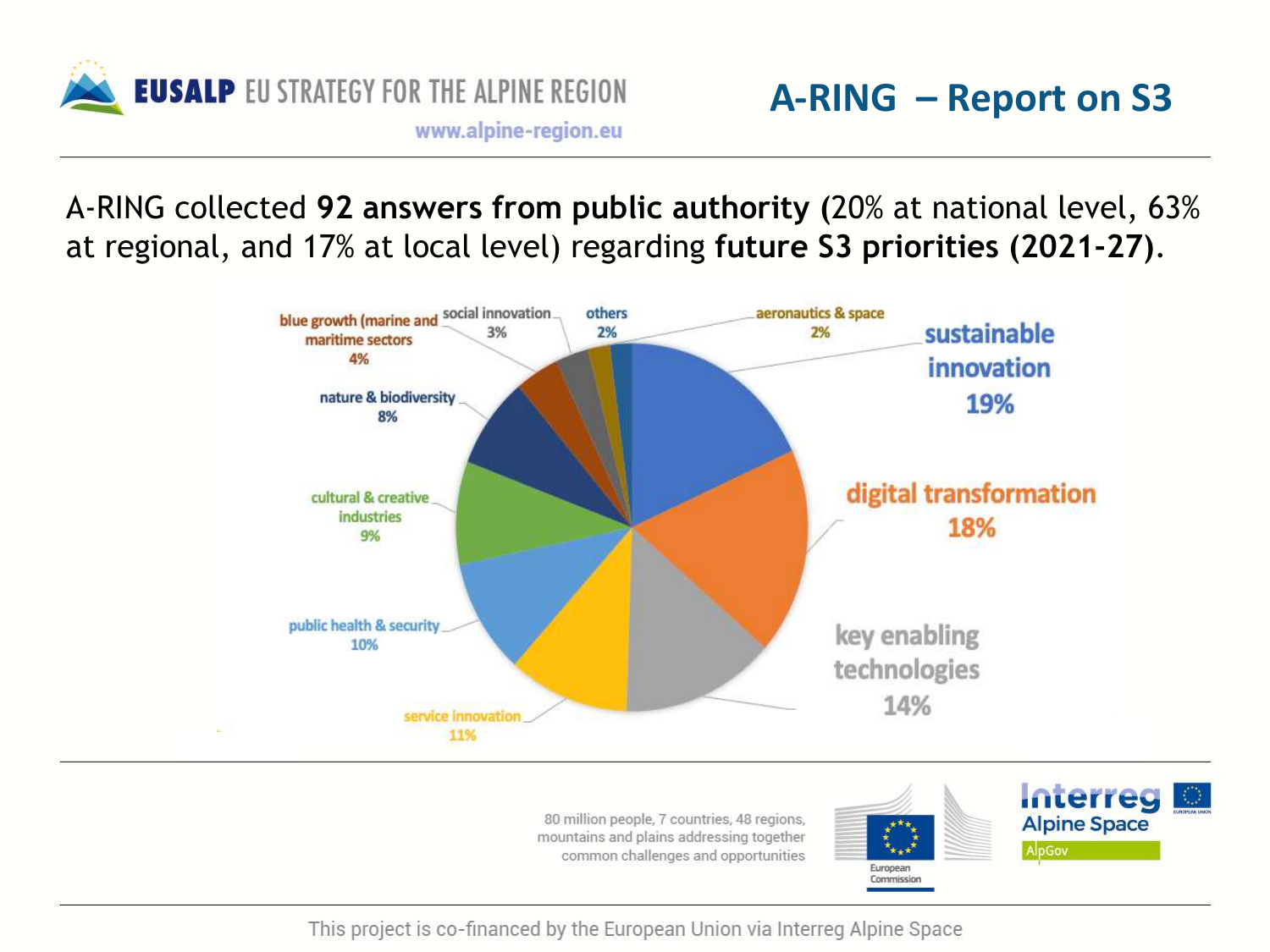



The A-RING project will:

- v **Foster the cross-regional collaboration** across Public Authorities, Business sector and Academia **on strategic topics in connection with S3 strategies** (through the organisation of Alpine Live Learning Sessions)
- v **Prioritise Research and Innovation topics** of importance for EUSALP building the framework for the **Shared R&I Agenda** fast tracking the EU Green Deal

80 million people, 7 countries, 48 regions, mountains and plains addressing together common challenges and opportunities

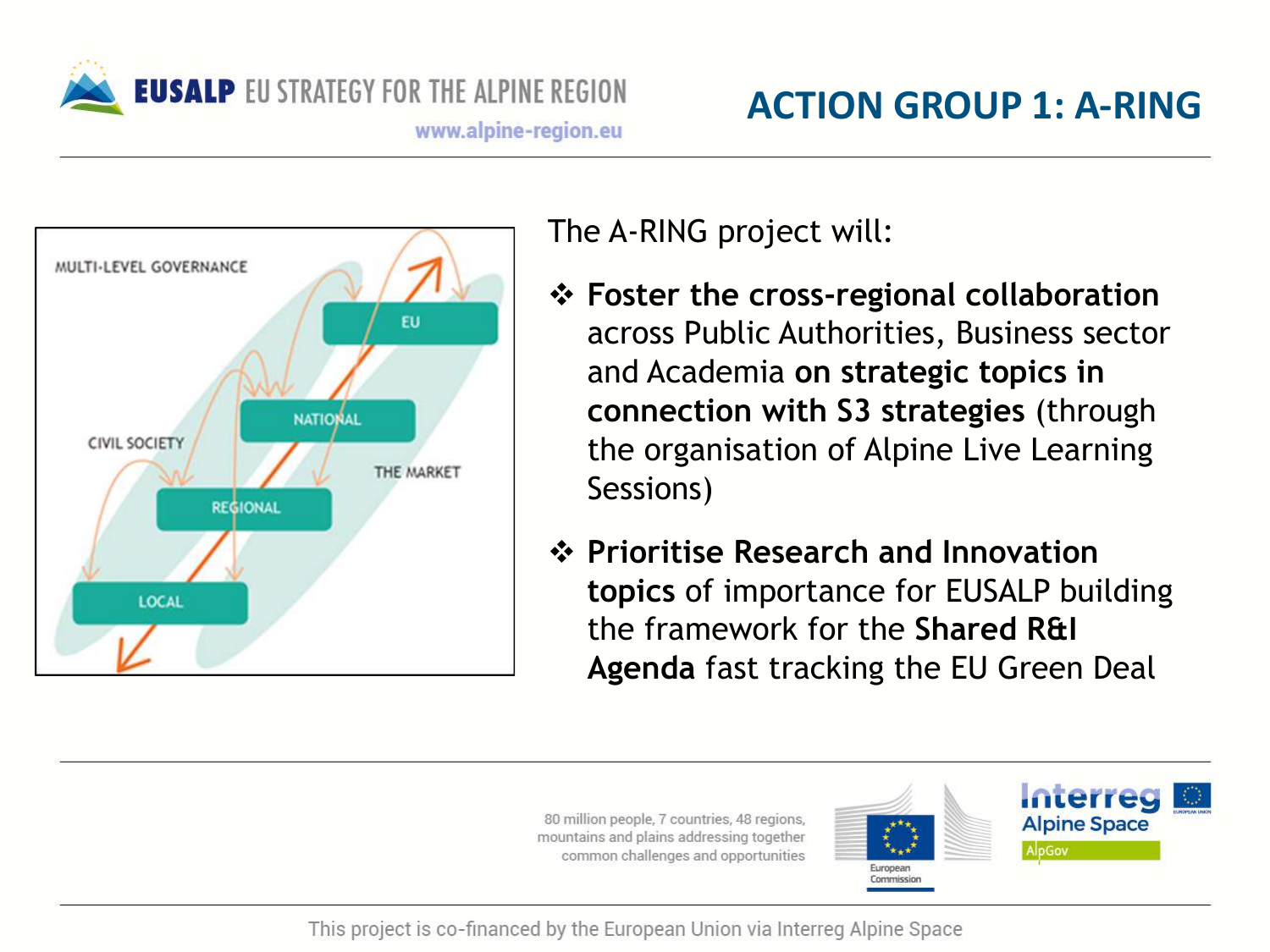



## **Establishment of an international master**

Along with the Action Group 3 we are working for:

- $\triangleright$  the development of a master to **create an ecosystem of productive, innovative and environmentally aware companies** and a resilient and competitive economic market of the Alpine Regio**n** in accordance with the EU Green Deal framework;
- Ø the development **of lifelong learning initiatives for the craft sector**

80 million people, 7 countries, 48 regions, mountains and plains addressing together common challenges and opportunities